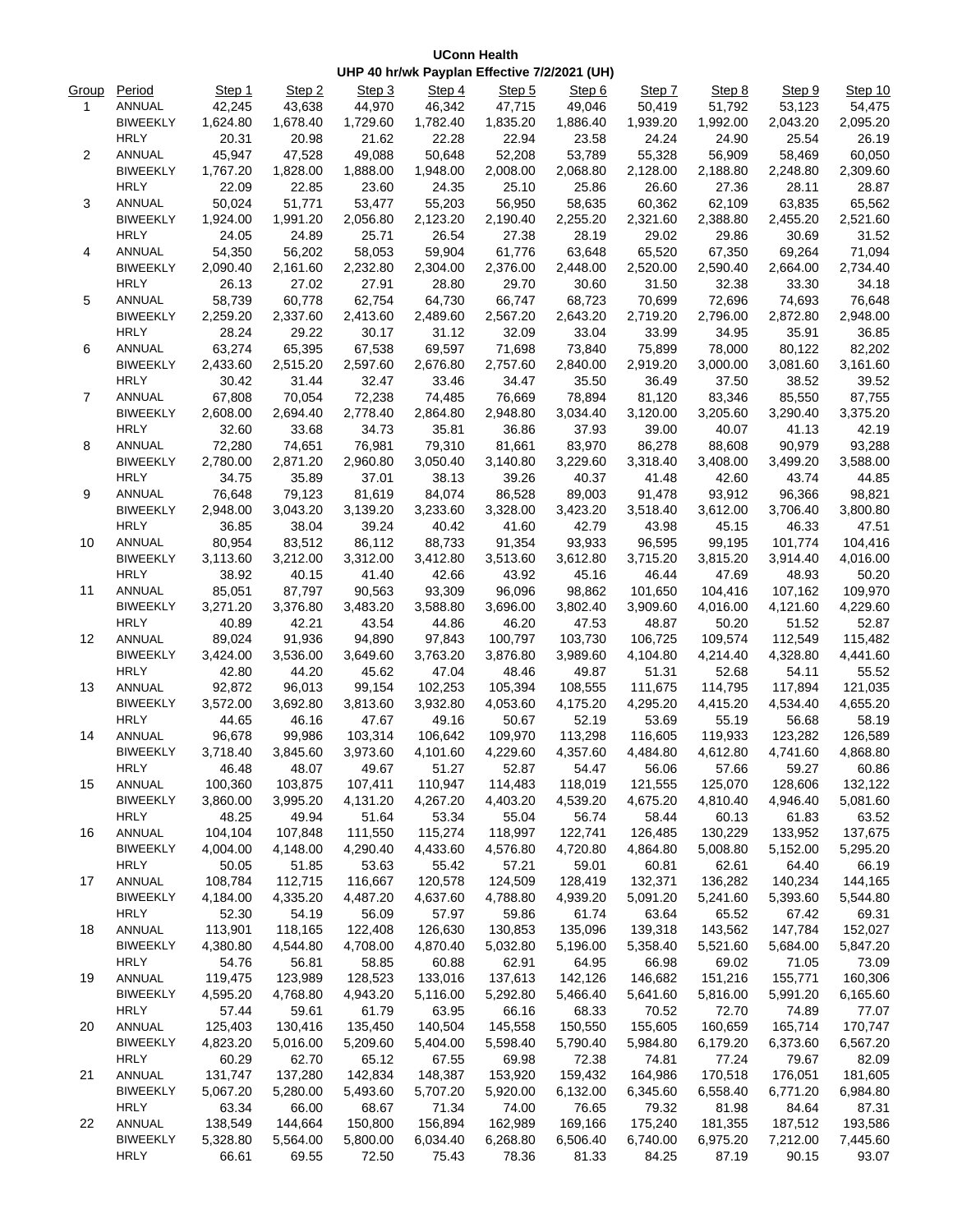## **UConn Health UHP 40 hr/wk Payplan Effective 7/1/2022 (UH)**

| Group | Period          | Step 1   | Step 2   | Step 3   | Step 4   | Step 5   | Step 6   | Step 7                                                                                                                                                                                                                                                                                                                                                                                                                                                                                                                                                                                                                                                                                                                                                                                                                                                                                                                                                                                                                                                                                                                                                                                                   | Step 8   | Step 9                                                                                                                                                                                                                                                                                                                                                                                                                                                                                                                                                                                | Step 10  |
|-------|-----------------|----------|----------|----------|----------|----------|----------|----------------------------------------------------------------------------------------------------------------------------------------------------------------------------------------------------------------------------------------------------------------------------------------------------------------------------------------------------------------------------------------------------------------------------------------------------------------------------------------------------------------------------------------------------------------------------------------------------------------------------------------------------------------------------------------------------------------------------------------------------------------------------------------------------------------------------------------------------------------------------------------------------------------------------------------------------------------------------------------------------------------------------------------------------------------------------------------------------------------------------------------------------------------------------------------------------------|----------|---------------------------------------------------------------------------------------------------------------------------------------------------------------------------------------------------------------------------------------------------------------------------------------------------------------------------------------------------------------------------------------------------------------------------------------------------------------------------------------------------------------------------------------------------------------------------------------|----------|
| 1     | ANNUAL          | 43,306   | 44,741   | 46,114   | 47,507   | 48,922   | 50,274   |                                                                                                                                                                                                                                                                                                                                                                                                                                                                                                                                                                                                                                                                                                                                                                                                                                                                                                                                                                                                                                                                                                                                                                                                          |          |                                                                                                                                                                                                                                                                                                                                                                                                                                                                                                                                                                                       | 55,848   |
|       | <b>BIWEEKLY</b> | 1,665.60 | 1,720.80 | 1,773.60 | 1,827.20 | 1,881.60 | 1,933.60 | 1,988.00                                                                                                                                                                                                                                                                                                                                                                                                                                                                                                                                                                                                                                                                                                                                                                                                                                                                                                                                                                                                                                                                                                                                                                                                 | 2,042.40 | 2,094.40                                                                                                                                                                                                                                                                                                                                                                                                                                                                                                                                                                              | 2,148.00 |
|       | <b>HRLY</b>     | 20.82    | 21.51    | 22.17    | 22.84    | 23.52    | 24.17    | 24.85                                                                                                                                                                                                                                                                                                                                                                                                                                                                                                                                                                                                                                                                                                                                                                                                                                                                                                                                                                                                                                                                                                                                                                                                    | 25.53    | 26.18                                                                                                                                                                                                                                                                                                                                                                                                                                                                                                                                                                                 | 26.85    |
| 2     | ANNUAL          | 47,112   | 48,734   | 50,315   | 51,917   | 53,518   | 55,141   | 56,722                                                                                                                                                                                                                                                                                                                                                                                                                                                                                                                                                                                                                                                                                                                                                                                                                                                                                                                                                                                                                                                                                                                                                                                                   | 58,344   | 59,946                                                                                                                                                                                                                                                                                                                                                                                                                                                                                                                                                                                | 61,568   |
|       | <b>BIWEEKLY</b> | 1,812.00 | 1,874.40 | 1,935.20 | 1,996.80 | 2,058.40 | 2,120.80 | 2,181.60                                                                                                                                                                                                                                                                                                                                                                                                                                                                                                                                                                                                                                                                                                                                                                                                                                                                                                                                                                                                                                                                                                                                                                                                 | 2,244.00 | 2,305.60                                                                                                                                                                                                                                                                                                                                                                                                                                                                                                                                                                              | 2,368.00 |
|       | <b>HRLY</b>     | 22.65    | 23.43    | 24.19    | 24.96    | 25.73    | 26.51    | 27.27                                                                                                                                                                                                                                                                                                                                                                                                                                                                                                                                                                                                                                                                                                                                                                                                                                                                                                                                                                                                                                                                                                                                                                                                    | 28.05    | 28.82                                                                                                                                                                                                                                                                                                                                                                                                                                                                                                                                                                                 | 29.60    |
| 3     | ANNUAL          | 51,293   | 53,082   | 54,829   | 56,597   | 58,386   | 60,112   | 61,880                                                                                                                                                                                                                                                                                                                                                                                                                                                                                                                                                                                                                                                                                                                                                                                                                                                                                                                                                                                                                                                                                                                                                                                                   | 63,669   | 65,437                                                                                                                                                                                                                                                                                                                                                                                                                                                                                                                                                                                | 67,205   |
|       | <b>BIWEEKLY</b> | 1,972.80 | 2,041.60 | 2,108.80 | 2,176.80 | 2,245.60 | 2,312.00 | 2,380.00                                                                                                                                                                                                                                                                                                                                                                                                                                                                                                                                                                                                                                                                                                                                                                                                                                                                                                                                                                                                                                                                                                                                                                                                 | 2,448.80 | 54,454<br>2,516.80<br>31.46<br>71,011<br>2,731.20<br>34.14<br>76,565<br>2,944.80<br>36.81<br>82,139<br>3,159.20<br>39.49<br>87,693<br>3,372.80<br>42.16<br>93,267<br>3,587.20<br>44.84<br>98,779<br>3,799.20<br>47.49<br>104,333<br>4,012.80<br>50.16<br>109,845<br>4,224.80<br>52.81<br>115,378<br>4,437.60<br>55.47<br>120,848<br>4,648.00<br>58.10<br>126,381<br>4,860.80<br>60.76<br>131,830<br>5,070.40<br>63.38<br>137,301<br>5,280.80<br>66.01<br>143,749<br>5,528.80<br>69.11<br>151,486<br>5,826.40<br>72.83<br>159,682<br>6,141.60<br>76.77<br>169,874<br>6,533.60<br>81.67 | 2,584.80 |
|       | <b>HRLY</b>     | 24.66    | 25.52    | 26.36    | 27.21    | 28.07    | 28.90    | 29.75                                                                                                                                                                                                                                                                                                                                                                                                                                                                                                                                                                                                                                                                                                                                                                                                                                                                                                                                                                                                                                                                                                                                                                                                    | 30.61    |                                                                                                                                                                                                                                                                                                                                                                                                                                                                                                                                                                                       | 32.31    |
| 4     | ANNUAL          | 55,723   | 57,616   | 59,509   | 61,402   | 63,336   | 65,250   | 51,688<br>53,102<br>67,163<br>69,035<br>2,583.20<br>2,655.20<br>32.29<br>33.19<br>72,467<br>74,526<br>2,787.20<br>2,866.40<br>34.84<br>35.83<br>77,813<br>79,955<br>2,992.80<br>3,075.20<br>37.41<br>38.44<br>83,158<br>85,446<br>3,198.40<br>3,286.40<br>39.98<br>41.08<br>88,442<br>90,834<br>3,401.60<br>3,493.60<br>42.52<br>43.67<br>93,766<br>96,262<br>3,606.40<br>3,702.40<br>46.28<br>45.08<br>99,029<br>101,691<br>3,808.80<br>3,911.20<br>47.61<br>48.89<br>104,208<br>107,037<br>4,008.00<br>4,116.80<br>50.10<br>51.46<br>109,408<br>112,320<br>4,208.00<br>4,320.00<br>52.60<br>54.00<br>114,483<br>117,666<br>4,403.20<br>4,525.60<br>55.04<br>56.57<br>119,538<br>122,949<br>4,728.80<br>4,597.60<br>59.11<br>57.47<br>124,613<br>128,211<br>4,792.80<br>4,931.20<br>59.91<br>61.64<br>129,667<br>133,494<br>4,987.20<br>5,134.40<br>62.34<br>64.18<br>135,699<br>139,693<br>5,219.20<br>5,372.80<br>65.24<br>67.16<br>142,813<br>147,160<br>5,492.80<br>5,660.00<br>68.66<br>70.75<br>150,363<br>155,002<br>5,783.20<br>5,961.60<br>72.29<br>74.52<br>159,515<br>164,694<br>6,135.20<br>6,334.40<br>76.69<br>79.18<br>169,125<br>174,782<br>180,461<br>6,504.80<br>6,722.40<br>6,940.80 | 72,883   |                                                                                                                                                                                                                                                                                                                                                                                                                                                                                                                                                                                       |          |
|       | <b>BIWEEKLY</b> | 2,143.20 | 2,216.00 | 2,288.80 | 2,361.60 | 2,436.00 | 2,509.60 |                                                                                                                                                                                                                                                                                                                                                                                                                                                                                                                                                                                                                                                                                                                                                                                                                                                                                                                                                                                                                                                                                                                                                                                                          |          |                                                                                                                                                                                                                                                                                                                                                                                                                                                                                                                                                                                       | 2,803.20 |
|       | <b>HRLY</b>     | 26.79    | 27.70    | 28.61    | 29.52    | 30.45    | 31.37    |                                                                                                                                                                                                                                                                                                                                                                                                                                                                                                                                                                                                                                                                                                                                                                                                                                                                                                                                                                                                                                                                                                                                                                                                          |          |                                                                                                                                                                                                                                                                                                                                                                                                                                                                                                                                                                                       | 35.04    |
| 5     | ANNUAL          | 60,216   | 62,317   | 64,334   | 66,352   | 68,432   | 70,450   |                                                                                                                                                                                                                                                                                                                                                                                                                                                                                                                                                                                                                                                                                                                                                                                                                                                                                                                                                                                                                                                                                                                                                                                                          |          |                                                                                                                                                                                                                                                                                                                                                                                                                                                                                                                                                                                       | 78,582   |
|       | <b>BIWEEKLY</b> | 2,316.00 | 2,396.80 | 2,474.40 | 2,552.00 | 2,632.00 | 2,709.60 |                                                                                                                                                                                                                                                                                                                                                                                                                                                                                                                                                                                                                                                                                                                                                                                                                                                                                                                                                                                                                                                                                                                                                                                                          |          |                                                                                                                                                                                                                                                                                                                                                                                                                                                                                                                                                                                       | 3,022.40 |
|       | <b>HRLY</b>     | 28.95    | 29.96    | 30.93    | 31.90    | 32.90    | 33.87    |                                                                                                                                                                                                                                                                                                                                                                                                                                                                                                                                                                                                                                                                                                                                                                                                                                                                                                                                                                                                                                                                                                                                                                                                          |          |                                                                                                                                                                                                                                                                                                                                                                                                                                                                                                                                                                                       | 37.78    |
| 6     | ANNUAL          | 64,875   | 67,038   | 69,243   | 71,344   | 73,507   | 75,691   |                                                                                                                                                                                                                                                                                                                                                                                                                                                                                                                                                                                                                                                                                                                                                                                                                                                                                                                                                                                                                                                                                                                                                                                                          |          |                                                                                                                                                                                                                                                                                                                                                                                                                                                                                                                                                                                       | 84,261   |
|       | <b>BIWEEKLY</b> | 2,495.20 | 2,578.40 | 2,663.20 | 2,744.00 | 2,827.20 | 2,911.20 |                                                                                                                                                                                                                                                                                                                                                                                                                                                                                                                                                                                                                                                                                                                                                                                                                                                                                                                                                                                                                                                                                                                                                                                                          |          |                                                                                                                                                                                                                                                                                                                                                                                                                                                                                                                                                                                       | 3,240.80 |
|       | <b>HRLY</b>     | 31.19    | 32.23    | 33.29    | 34.30    | 35.34    | 36.39    |                                                                                                                                                                                                                                                                                                                                                                                                                                                                                                                                                                                                                                                                                                                                                                                                                                                                                                                                                                                                                                                                                                                                                                                                          |          |                                                                                                                                                                                                                                                                                                                                                                                                                                                                                                                                                                                       | 40.51    |
| 7     | ANNUAL          | 69,514   | 71,822   | 74,048   | 76,357   | 78,603   | 80,870   |                                                                                                                                                                                                                                                                                                                                                                                                                                                                                                                                                                                                                                                                                                                                                                                                                                                                                                                                                                                                                                                                                                                                                                                                          |          |                                                                                                                                                                                                                                                                                                                                                                                                                                                                                                                                                                                       | 89,960   |
|       | <b>BIWEEKLY</b> | 2,673.60 | 2,762.40 | 2,848.00 | 2,936.80 | 3,023.20 | 3,110.40 |                                                                                                                                                                                                                                                                                                                                                                                                                                                                                                                                                                                                                                                                                                                                                                                                                                                                                                                                                                                                                                                                                                                                                                                                          |          |                                                                                                                                                                                                                                                                                                                                                                                                                                                                                                                                                                                       | 3,460.00 |
|       | <b>HRLY</b>     | 33.42    | 34.53    | 35.60    | 36.71    | 37.79    | 38.88    |                                                                                                                                                                                                                                                                                                                                                                                                                                                                                                                                                                                                                                                                                                                                                                                                                                                                                                                                                                                                                                                                                                                                                                                                          |          |                                                                                                                                                                                                                                                                                                                                                                                                                                                                                                                                                                                       | 43.25    |
| 8     | <b>ANNUAL</b>   | 74,090   | 76,523   | 78,915   | 81,307   | 83,720   | 86.070   |                                                                                                                                                                                                                                                                                                                                                                                                                                                                                                                                                                                                                                                                                                                                                                                                                                                                                                                                                                                                                                                                                                                                                                                                          |          |                                                                                                                                                                                                                                                                                                                                                                                                                                                                                                                                                                                       | 95,638   |
|       | <b>BIWEEKLY</b> | 2,849.60 | 2,943.20 | 3,035.20 | 3,127.20 | 3,220.00 | 3,310.40 |                                                                                                                                                                                                                                                                                                                                                                                                                                                                                                                                                                                                                                                                                                                                                                                                                                                                                                                                                                                                                                                                                                                                                                                                          |          |                                                                                                                                                                                                                                                                                                                                                                                                                                                                                                                                                                                       | 3,678.40 |
|       | <b>HRLY</b>     | 35.62    | 36.79    | 37.94    | 39.09    | 40.25    | 41.38    |                                                                                                                                                                                                                                                                                                                                                                                                                                                                                                                                                                                                                                                                                                                                                                                                                                                                                                                                                                                                                                                                                                                                                                                                          |          |                                                                                                                                                                                                                                                                                                                                                                                                                                                                                                                                                                                       | 45.98    |
| 9     | ANNUAL          | 78,582   | 81,120   | 83,678   | 86,195   | 88,691   | 91,229   |                                                                                                                                                                                                                                                                                                                                                                                                                                                                                                                                                                                                                                                                                                                                                                                                                                                                                                                                                                                                                                                                                                                                                                                                          |          |                                                                                                                                                                                                                                                                                                                                                                                                                                                                                                                                                                                       | 101,296  |
|       | <b>BIWEEKLY</b> | 3,022.40 | 3,120.00 | 3,218.40 | 3,315.20 | 3,411.20 | 3,508.80 |                                                                                                                                                                                                                                                                                                                                                                                                                                                                                                                                                                                                                                                                                                                                                                                                                                                                                                                                                                                                                                                                                                                                                                                                          |          |                                                                                                                                                                                                                                                                                                                                                                                                                                                                                                                                                                                       | 3,896.00 |
|       | <b>HRLY</b>     | 37.78    | 39.00    | 40.23    | 41.44    | 42.64    | 43.86    |                                                                                                                                                                                                                                                                                                                                                                                                                                                                                                                                                                                                                                                                                                                                                                                                                                                                                                                                                                                                                                                                                                                                                                                                          |          |                                                                                                                                                                                                                                                                                                                                                                                                                                                                                                                                                                                       | 48.70    |
| 10    | ANNUAL          | 82,992   | 85,613   | 88,275   | 90,958   | 93,642   | 96,283   |                                                                                                                                                                                                                                                                                                                                                                                                                                                                                                                                                                                                                                                                                                                                                                                                                                                                                                                                                                                                                                                                                                                                                                                                          |          |                                                                                                                                                                                                                                                                                                                                                                                                                                                                                                                                                                                       | 107,037  |
|       | <b>BIWEEKLY</b> | 3,192.00 | 3,292.80 | 3,395.20 | 3,498.40 | 3,601.60 | 3,703.20 |                                                                                                                                                                                                                                                                                                                                                                                                                                                                                                                                                                                                                                                                                                                                                                                                                                                                                                                                                                                                                                                                                                                                                                                                          |          |                                                                                                                                                                                                                                                                                                                                                                                                                                                                                                                                                                                       | 4,116.80 |
|       | <b>HRLY</b>     | 39.90    | 41.16    | 42.44    | 43.73    | 45.02    | 46.29    |                                                                                                                                                                                                                                                                                                                                                                                                                                                                                                                                                                                                                                                                                                                                                                                                                                                                                                                                                                                                                                                                                                                                                                                                          |          |                                                                                                                                                                                                                                                                                                                                                                                                                                                                                                                                                                                       | 51.46    |
| 11    | ANNUAL          | 87,194   | 90,002   | 92,830   | 95,659   | 98,509   | 101,338  |                                                                                                                                                                                                                                                                                                                                                                                                                                                                                                                                                                                                                                                                                                                                                                                                                                                                                                                                                                                                                                                                                                                                                                                                          |          |                                                                                                                                                                                                                                                                                                                                                                                                                                                                                                                                                                                       | 112,736  |
|       | <b>BIWEEKLY</b> | 3,353.60 | 3,461.60 | 3,570.40 | 3,679.20 | 3,788.80 | 3,897.60 |                                                                                                                                                                                                                                                                                                                                                                                                                                                                                                                                                                                                                                                                                                                                                                                                                                                                                                                                                                                                                                                                                                                                                                                                          |          |                                                                                                                                                                                                                                                                                                                                                                                                                                                                                                                                                                                       | 4,336.00 |
|       | <b>HRLY</b>     | 41.92    | 43.27    | 44.63    | 45.99    | 47.36    | 48.72    |                                                                                                                                                                                                                                                                                                                                                                                                                                                                                                                                                                                                                                                                                                                                                                                                                                                                                                                                                                                                                                                                                                                                                                                                          |          |                                                                                                                                                                                                                                                                                                                                                                                                                                                                                                                                                                                       | 54.20    |
| 12    | ANNUAL          | 91,250   | 94,245   | 97,282   | 100,298  | 103,334  | 106,330  |                                                                                                                                                                                                                                                                                                                                                                                                                                                                                                                                                                                                                                                                                                                                                                                                                                                                                                                                                                                                                                                                                                                                                                                                          |          |                                                                                                                                                                                                                                                                                                                                                                                                                                                                                                                                                                                       | 118,373  |
|       | <b>BIWEEKLY</b> | 3,509.60 | 3,624.80 | 3,741.60 | 3,857.60 | 3,974.40 | 4,089.60 |                                                                                                                                                                                                                                                                                                                                                                                                                                                                                                                                                                                                                                                                                                                                                                                                                                                                                                                                                                                                                                                                                                                                                                                                          |          |                                                                                                                                                                                                                                                                                                                                                                                                                                                                                                                                                                                       | 4,552.80 |
|       | <b>HRLY</b>     | 43.87    | 45.31    | 46.77    | 48.22    | 49.68    | 51.12    |                                                                                                                                                                                                                                                                                                                                                                                                                                                                                                                                                                                                                                                                                                                                                                                                                                                                                                                                                                                                                                                                                                                                                                                                          |          |                                                                                                                                                                                                                                                                                                                                                                                                                                                                                                                                                                                       | 56.91    |
| 13    | ANNUAL          | 95,202   | 98,426   | 101,650  | 104,811  | 108,035  | 111,280  |                                                                                                                                                                                                                                                                                                                                                                                                                                                                                                                                                                                                                                                                                                                                                                                                                                                                                                                                                                                                                                                                                                                                                                                                          |          |                                                                                                                                                                                                                                                                                                                                                                                                                                                                                                                                                                                       | 124,072  |
|       | <b>BIWEEKLY</b> | 3,661.60 | 3,785.60 | 3,909.60 | 4,031.20 | 4,155.20 | 4,280.00 |                                                                                                                                                                                                                                                                                                                                                                                                                                                                                                                                                                                                                                                                                                                                                                                                                                                                                                                                                                                                                                                                                                                                                                                                          |          |                                                                                                                                                                                                                                                                                                                                                                                                                                                                                                                                                                                       | 4,772.00 |
|       | <b>HRLY</b>     | 45.77    | 47.32    | 48.87    | 50.39    | 51.94    | 53.50    |                                                                                                                                                                                                                                                                                                                                                                                                                                                                                                                                                                                                                                                                                                                                                                                                                                                                                                                                                                                                                                                                                                                                                                                                          |          |                                                                                                                                                                                                                                                                                                                                                                                                                                                                                                                                                                                       | 59.65    |
| 14    | ANNUAL          | 99,112   | 102,502  | 105,914  | 109,325  | 112,736  | 116,147  |                                                                                                                                                                                                                                                                                                                                                                                                                                                                                                                                                                                                                                                                                                                                                                                                                                                                                                                                                                                                                                                                                                                                                                                                          |          |                                                                                                                                                                                                                                                                                                                                                                                                                                                                                                                                                                                       | 129,771  |
|       | <b>BIWEEKLY</b> | 3,812.00 | 3,942.40 | 4,073.60 | 4,204.80 | 4,336.00 | 4,467.20 |                                                                                                                                                                                                                                                                                                                                                                                                                                                                                                                                                                                                                                                                                                                                                                                                                                                                                                                                                                                                                                                                                                                                                                                                          |          |                                                                                                                                                                                                                                                                                                                                                                                                                                                                                                                                                                                       | 4,991.20 |
|       | <b>HRLY</b>     | 47.65    | 49.28    | 50.92    | 52.56    | 54.20    | 55.84    |                                                                                                                                                                                                                                                                                                                                                                                                                                                                                                                                                                                                                                                                                                                                                                                                                                                                                                                                                                                                                                                                                                                                                                                                          |          |                                                                                                                                                                                                                                                                                                                                                                                                                                                                                                                                                                                       | 62.39    |
| 15    | ANNUAL          | 102,877  | 106,475  | 110,115  | 113,734  | 117,354  | 120,973  |                                                                                                                                                                                                                                                                                                                                                                                                                                                                                                                                                                                                                                                                                                                                                                                                                                                                                                                                                                                                                                                                                                                                                                                                          |          |                                                                                                                                                                                                                                                                                                                                                                                                                                                                                                                                                                                       | 135,429  |
|       | <b>BIWEEKLY</b> | 3,956.80 | 4,095.20 | 4,235.20 | 4,374.40 | 4,513.60 | 4,652.80 |                                                                                                                                                                                                                                                                                                                                                                                                                                                                                                                                                                                                                                                                                                                                                                                                                                                                                                                                                                                                                                                                                                                                                                                                          |          |                                                                                                                                                                                                                                                                                                                                                                                                                                                                                                                                                                                       | 5,208.80 |
|       | <b>HRLY</b>     | 49.46    | 51.19    | 52.94    | 54.68    | 56.42    | 58.16    |                                                                                                                                                                                                                                                                                                                                                                                                                                                                                                                                                                                                                                                                                                                                                                                                                                                                                                                                                                                                                                                                                                                                                                                                          |          |                                                                                                                                                                                                                                                                                                                                                                                                                                                                                                                                                                                       | 65.11    |
| 16    | ANNUAL          | 106,725  | 110,552  | 114,358  | 118,165  | 121,992  | 125,819  |                                                                                                                                                                                                                                                                                                                                                                                                                                                                                                                                                                                                                                                                                                                                                                                                                                                                                                                                                                                                                                                                                                                                                                                                          |          |                                                                                                                                                                                                                                                                                                                                                                                                                                                                                                                                                                                       | 141,128  |
|       | <b>BIWEEKLY</b> | 4,104.80 | 4,252.00 | 4,398.40 | 4,544.80 | 4,692.00 | 4,839.20 |                                                                                                                                                                                                                                                                                                                                                                                                                                                                                                                                                                                                                                                                                                                                                                                                                                                                                                                                                                                                                                                                                                                                                                                                          |          |                                                                                                                                                                                                                                                                                                                                                                                                                                                                                                                                                                                       | 5,428.00 |
|       | <b>HRLY</b>     | 51.31    | 53.15    | 54.98    | 56.81    | 58.65    | 60.49    |                                                                                                                                                                                                                                                                                                                                                                                                                                                                                                                                                                                                                                                                                                                                                                                                                                                                                                                                                                                                                                                                                                                                                                                                          |          |                                                                                                                                                                                                                                                                                                                                                                                                                                                                                                                                                                                       | 67.85    |
| 17    | ANNUAL          | 111,509  | 115,544  | 119,600  | 123,594  | 127,629  | 131,643  |                                                                                                                                                                                                                                                                                                                                                                                                                                                                                                                                                                                                                                                                                                                                                                                                                                                                                                                                                                                                                                                                                                                                                                                                          |          |                                                                                                                                                                                                                                                                                                                                                                                                                                                                                                                                                                                       | 147,784  |
|       | <b>BIWEEKLY</b> | 4,288.80 | 4,444.00 | 4,600.00 | 4,753.60 | 4,908.80 | 5,063.20 |                                                                                                                                                                                                                                                                                                                                                                                                                                                                                                                                                                                                                                                                                                                                                                                                                                                                                                                                                                                                                                                                                                                                                                                                          |          |                                                                                                                                                                                                                                                                                                                                                                                                                                                                                                                                                                                       | 5,684.00 |
|       | <b>HRLY</b>     | 53.61    | 55.55    | 57.50    | 59.42    | 61.36    | 63.29    |                                                                                                                                                                                                                                                                                                                                                                                                                                                                                                                                                                                                                                                                                                                                                                                                                                                                                                                                                                                                                                                                                                                                                                                                          |          |                                                                                                                                                                                                                                                                                                                                                                                                                                                                                                                                                                                       | 71.05    |
| 18    | ANNUAL          | 116,750  | 121,139  | 125,486  | 129,813  | 134,139  | 138,486  |                                                                                                                                                                                                                                                                                                                                                                                                                                                                                                                                                                                                                                                                                                                                                                                                                                                                                                                                                                                                                                                                                                                                                                                                          |          |                                                                                                                                                                                                                                                                                                                                                                                                                                                                                                                                                                                       | 155,834  |
|       | <b>BIWEEKLY</b> | 4,490.40 | 4,659.20 | 4,826.40 | 4,992.80 | 5,159.20 | 5,326.40 |                                                                                                                                                                                                                                                                                                                                                                                                                                                                                                                                                                                                                                                                                                                                                                                                                                                                                                                                                                                                                                                                                                                                                                                                          |          |                                                                                                                                                                                                                                                                                                                                                                                                                                                                                                                                                                                       | 5,993.60 |
|       | <b>HRLY</b>     | 56.13    | 58.24    | 60.33    | 62.41    | 64.49    | 66.58    |                                                                                                                                                                                                                                                                                                                                                                                                                                                                                                                                                                                                                                                                                                                                                                                                                                                                                                                                                                                                                                                                                                                                                                                                          |          |                                                                                                                                                                                                                                                                                                                                                                                                                                                                                                                                                                                       | 74.92    |
| 19    | ANNUAL          | 122,470  | 127,109  | 131,747  | 136,344  | 141,066  | 145,683  |                                                                                                                                                                                                                                                                                                                                                                                                                                                                                                                                                                                                                                                                                                                                                                                                                                                                                                                                                                                                                                                                                                                                                                                                          |          |                                                                                                                                                                                                                                                                                                                                                                                                                                                                                                                                                                                       | 164,320  |
|       | <b>BIWEEKLY</b> | 4,710.40 | 4,888.80 | 5,067.20 | 5,244.00 | 5,425.60 | 5,603.20 |                                                                                                                                                                                                                                                                                                                                                                                                                                                                                                                                                                                                                                                                                                                                                                                                                                                                                                                                                                                                                                                                                                                                                                                                          |          |                                                                                                                                                                                                                                                                                                                                                                                                                                                                                                                                                                                       | 6,320.00 |
|       | <b>HRLY</b>     | 58.88    | 61.11    | 63.34    | 65.55    | 67.82    | 70.04    |                                                                                                                                                                                                                                                                                                                                                                                                                                                                                                                                                                                                                                                                                                                                                                                                                                                                                                                                                                                                                                                                                                                                                                                                          |          |                                                                                                                                                                                                                                                                                                                                                                                                                                                                                                                                                                                       | 79.00    |
| 20    | ANNUAL          | 128,544  | 133,682  | 138,840  | 144,019  | 149,198  | 154,315  |                                                                                                                                                                                                                                                                                                                                                                                                                                                                                                                                                                                                                                                                                                                                                                                                                                                                                                                                                                                                                                                                                                                                                                                                          |          |                                                                                                                                                                                                                                                                                                                                                                                                                                                                                                                                                                                       | 175,032  |
|       | <b>BIWEEKLY</b> | 4,944.00 | 5,141.60 | 5,340.00 | 5,539.20 | 5,738.40 | 5,935.20 |                                                                                                                                                                                                                                                                                                                                                                                                                                                                                                                                                                                                                                                                                                                                                                                                                                                                                                                                                                                                                                                                                                                                                                                                          |          |                                                                                                                                                                                                                                                                                                                                                                                                                                                                                                                                                                                       | 6,732.00 |
|       | <b>HRLY</b>     | 61.80    | 64.27    | 66.75    | 69.24    | 71.73    | 74.19    |                                                                                                                                                                                                                                                                                                                                                                                                                                                                                                                                                                                                                                                                                                                                                                                                                                                                                                                                                                                                                                                                                                                                                                                                          |          |                                                                                                                                                                                                                                                                                                                                                                                                                                                                                                                                                                                       | 84.15    |
| 21    | ANNUAL          | 135,054  | 140,712  | 146,411  | 152,110  | 157,768  | 163,426  |                                                                                                                                                                                                                                                                                                                                                                                                                                                                                                                                                                                                                                                                                                                                                                                                                                                                                                                                                                                                                                                                                                                                                                                                          |          |                                                                                                                                                                                                                                                                                                                                                                                                                                                                                                                                                                                       | 186,160  |
|       | <b>BIWEEKLY</b> | 5,194.40 | 5,412.00 | 5,631.20 | 5,850.40 | 6,068.00 | 6,285.60 |                                                                                                                                                                                                                                                                                                                                                                                                                                                                                                                                                                                                                                                                                                                                                                                                                                                                                                                                                                                                                                                                                                                                                                                                          |          |                                                                                                                                                                                                                                                                                                                                                                                                                                                                                                                                                                                       | 7,160.00 |
|       | <b>HRLY</b>     | 64.93    | 67.65    | 70.39    | 73.13    | 75.85    | 78.57    | 81.31                                                                                                                                                                                                                                                                                                                                                                                                                                                                                                                                                                                                                                                                                                                                                                                                                                                                                                                                                                                                                                                                                                                                                                                                    | 84.03    | 86.76                                                                                                                                                                                                                                                                                                                                                                                                                                                                                                                                                                                 | 89.50    |
| 22    | ANNUAL          | 142,022  | 148,283  | 154,586  | 160,826  | 167,066  | 173,410  | 179,629                                                                                                                                                                                                                                                                                                                                                                                                                                                                                                                                                                                                                                                                                                                                                                                                                                                                                                                                                                                                                                                                                                                                                                                                  | 185,890  | 192,213                                                                                                                                                                                                                                                                                                                                                                                                                                                                                                                                                                               | 198,432  |
|       | <b>BIWEEKLY</b> | 5,462.40 | 5,703.20 | 5,945.60 | 6,185.60 | 6,425.60 | 6,669.60 | 6,908.80                                                                                                                                                                                                                                                                                                                                                                                                                                                                                                                                                                                                                                                                                                                                                                                                                                                                                                                                                                                                                                                                                                                                                                                                 | 7,149.60 | 7,392.80                                                                                                                                                                                                                                                                                                                                                                                                                                                                                                                                                                              | 7,632.00 |
|       | <b>HRLY</b>     | 68.28    | 71.29    | 74.32    | 77.32    | 80.32    | 83.37    | 86.36                                                                                                                                                                                                                                                                                                                                                                                                                                                                                                                                                                                                                                                                                                                                                                                                                                                                                                                                                                                                                                                                                                                                                                                                    | 89.37    | 92.41                                                                                                                                                                                                                                                                                                                                                                                                                                                                                                                                                                                 | 95.40    |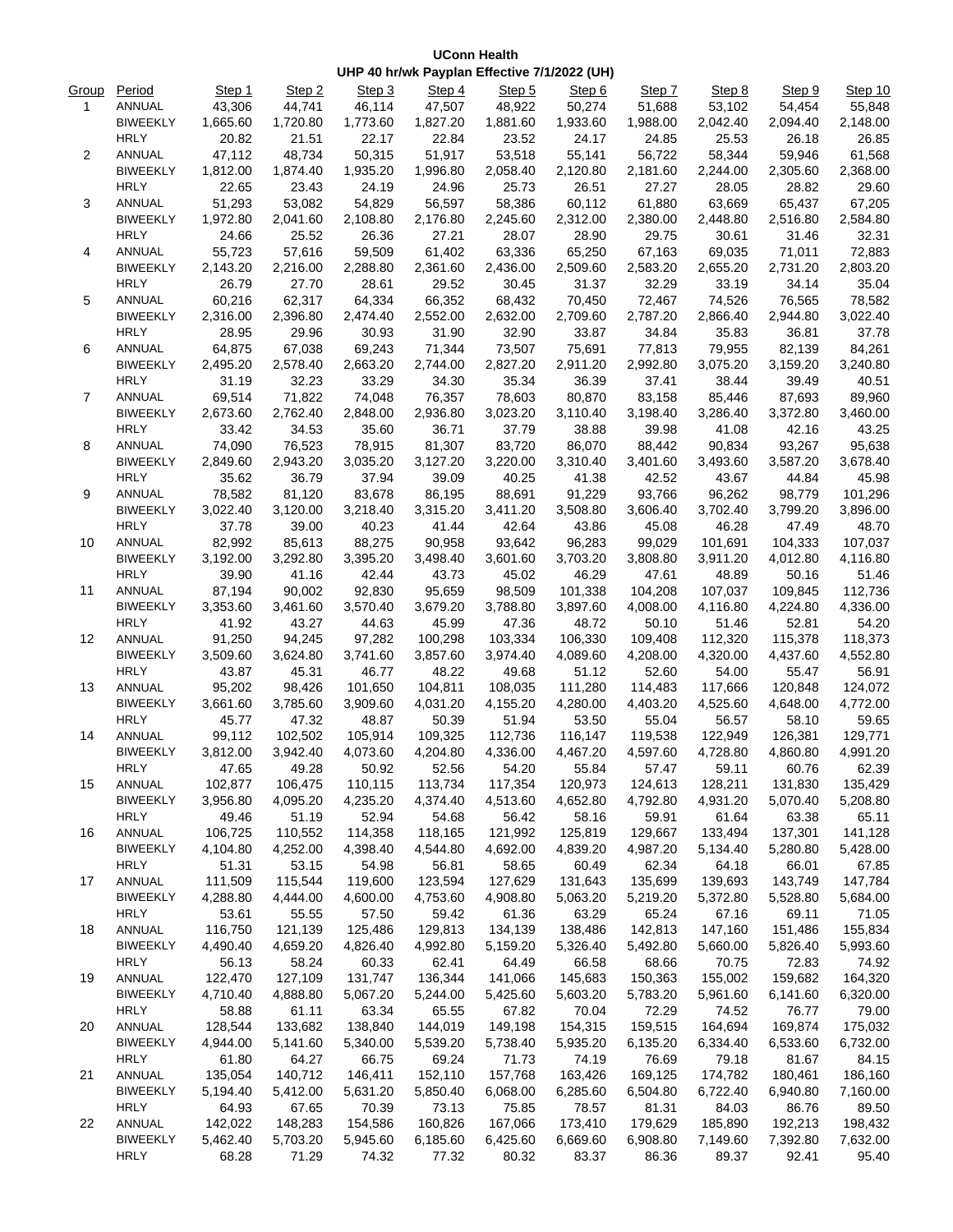|                |                 |          |          |                                               |          | <b>UConn Health</b> |          |          |          |          |          |
|----------------|-----------------|----------|----------|-----------------------------------------------|----------|---------------------|----------|----------|----------|----------|----------|
|                |                 |          |          | UHP 40 hr/wk Payplan Effective 7/14/2023 (UH) |          |                     |          |          |          |          |          |
| Group          | Period          | Step 1   | Step 2   | Step 3                                        | Step 4   | Step 5              | Step 6   | Step 7   | Step 8   | Step 9   | Step 10  |
| 1              | ANNUAL          | 44,408   | 45,864   | 47,278                                        | 48,714   | 50,149              | 51,542   | 52,998   | 54,434   | 55,827   | 57,262   |
|                | <b>BIWEEKLY</b> | 1,708.00 | 1,764.00 | 1,818.40                                      | 1,873.60 | 1,928.80            | 1,982.40 | 2,038.40 | 2,093.60 | 2,147.20 | 2,202.40 |
|                | <b>HRLY</b>     | 21.35    | 22.05    | 22.73                                         | 23.42    | 24.11               | 24.78    | 25.48    | 26.17    | 26.84    | 27.53    |
| $\overline{2}$ | ANNUAL          | 48,298   | 49,962   | 51,584                                        | 53,227   | 54,870              | 56,534   | 58,157   | 59,821   | 61,464   | 63,107   |
|                | <b>BIWEEKLY</b> | 1,857.60 | 1,921.60 | 1,984.00                                      | 2,047.20 | 2,110.40            | 2,174.40 | 2,236.80 | 2,300.80 | 2,364.00 | 2,427.20 |
|                | <b>HRLY</b>     | 23.22    | 24.02    | 24.80                                         | 25.59    | 26.38               | 27.18    | 27.96    | 28.76    | 29.55    | 30.34    |
| 3              | ANNUAL          | 52,582   | 54,413   | 56,202                                        | 58,032   | 59,862              | 61,630   | 63,440   | 65,270   | 67,080   | 68,890   |
|                | <b>BIWEEKLY</b> | 2,022.40 | 2,092.80 | 2,161.60                                      | 2,232.00 | 2,302.40            | 2,370.40 | 2,440.00 | 2,510.40 | 2,580.00 | 2,649.60 |
|                | <b>HRLY</b>     | 25.28    | 26.16    | 27.02                                         | 27.90    | 28.78               | 29.63    | 30.50    | 31.38    | 32.25    | 33.12    |
| 4              | ANNUAL          | 57,117   | 59,072   | 61,006                                        | 62,941   | 64,938              | 66,893   | 68,848   | 70,762   | 72,800   | 74,714   |
|                | <b>BIWEEKLY</b> | 2,196.80 | 2,272.00 | 2,346.40                                      | 2,420.80 | 2,497.60            | 2,572.80 | 2,648.00 | 2,721.60 | 2,800.00 | 2,873.60 |
|                | <b>HRLY</b>     | 27.46    | 28.40    | 29.33                                         | 30.26    | 31.22               | 32.16    | 33.10    | 34.02    | 35.00    | 35.92    |
| 5              | ANNUAL          | 61,734   | 63,877   | 65,957                                        | 68,016   | 70,158              | 72,218   | 74,298   | 76,398   | 78,499   | 80,558   |
|                | <b>BIWEEKLY</b> | 2,374.40 | 2,456.80 | 2,536.80                                      | 2,616.00 | 2,698.40            | 2,777.60 | 2,857.60 | 2,938.40 | 3,019.20 | 3,098.40 |
|                | <b>HRLY</b>     | 29.68    | 30.71    | 31.71                                         | 32.70    | 33.73               | 34.72    | 35.72    | 36.73    | 37.74    | 38.73    |
| 6              | <b>ANNUAL</b>   | 66,498   | 68,723   | 70,990                                        | 73,133   | 75,358              | 77,584   | 79,768   | 81,973   | 84,198   | 86,382   |
|                | <b>BIWEEKLY</b> | 2,557.60 | 2,643.20 | 2,730.40                                      | 2,812.80 | 2,898.40            | 2,984.00 | 3,068.00 | 3,152.80 | 3,238.40 | 3,322.40 |
|                | <b>HRLY</b>     | 31.97    | 33.04    | 34.13                                         | 35.16    | 36.23               | 37.30    | 38.35    | 39.41    | 40.48    | 41.53    |
| $\overline{7}$ | ANNUAL          | 71,261   | 73,632   | 75,899                                        | 78,270   | 80,579              | 82,909   | 85,238   | 87,589   | 89,898   | 92,227   |
|                | <b>BIWEEKLY</b> | 2,740.80 | 2,832.00 | 2,919.20                                      | 3,010.40 | 3,099.20            | 3,188.80 | 3,278.40 | 3,368.80 | 3,457.60 | 3,547.20 |
|                | <b>HRLY</b>     | 34.26    | 35.40    | 36.49                                         | 37.63    | 38.74               | 39.86    | 40.98    | 42.11    | 43.22    | 44.34    |
| 8              | ANNUAL          | 75,962   | 78,437   | 80,891                                        | 83,346   | 85,821              | 88,234   | 90,667   | 93,122   | 95,618   | 98,030   |
|                | <b>BIWEEKLY</b> | 2,921.60 | 3,016.80 | 3,111.20                                      | 3,205.60 | 3,300.80            | 3,393.60 | 3,487.20 | 3,581.60 | 3,677.60 | 3,770.40 |
|                | <b>HRLY</b>     | 36.52    | 37.71    | 38.89                                         | 40.07    | 41.26               | 42.42    | 43.59    | 44.77    | 45.97    | 47.13    |
| 9              | ANNUAL          | 80,558   | 83,158   | 85,779                                        | 88,358   | 90,917              | 93,517   | 96,117   | 98,675   | 101,254  | 103,834  |
|                | <b>BIWEEKLY</b> | 3,098.40 | 3,198.40 | 3,299.20                                      | 3,398.40 | 3,496.80            | 3,596.80 | 3,696.80 | 3,795.20 | 3,894.40 | 3,993.60 |
|                | <b>HRLY</b>     | 38.73    | 39.98    | 41.24                                         | 42.48    | 43.71               | 44.96    | 46.21    | 47.44    | 48.68    | 49.92    |
| 10             | <b>ANNUAL</b>   | 85,072   | 87,755   | 90,501                                        | 93,246   | 95,992              | 98,696   | 101,525  | 104,250  | 106,954  | 109,720  |
|                | <b>BIWEEKLY</b> | 3,272.00 | 3,375.20 | 3,480.80                                      | 3,586.40 | 3,692.00            | 3,796.00 | 3,904.80 | 4,009.60 | 4,113.60 | 4,220.00 |
|                | HRI Y.          | 40.90    | 42.19    | 43.51                                         | 44.83    | 46 15               | 4745     | 48.81    | 50.12    | 51.42    | 5275     |

|                   | BIWEEKLY        | 3,272.00 | 3,375.20 | 3,480.80 | 3,586.40 | 3,692.00 | 3,796.00 | 3,904.80 | 4,009.60 | 4,113.60 | 4,220.00 |
|-------------------|-----------------|----------|----------|----------|----------|----------|----------|----------|----------|----------|----------|
|                   | <b>HRLY</b>     | 40.90    | 42.19    | 43.51    | 44.83    | 46.15    | 47.45    | 48.81    | 50.12    | 51.42    | 52.75    |
| 11                | ANNUAL          | 89,378   | 92,269   | 95,160   | 98,051   | 100,984  | 103,875  | 106,829  | 109,720  | 112,611  | 115,565  |
|                   | <b>BIWEEKLY</b> | 3,437.60 | 3,548.80 | 3,660.00 | 3,771.20 | 3,884.00 | 3,995.20 | 4,108.80 | 4,220.00 | 4,331.20 | 4,444.80 |
|                   | <b>HRLY</b>     | 42.97    | 44.36    | 45.75    | 47.14    | 48.55    | 49.94    | 51.36    | 52.75    | 54.14    | 55.56    |
| $12 \overline{ }$ | ANNUAL          | 93,538   | 96,616   | 99,715   | 102,814  | 105,934  | 108,992  | 112,154  | 115,128  | 118,269  | 121,347  |
|                   | <b>BIWEEKLY</b> | 3,597.60 | 3,716.00 | 3,835.20 | 3,954.40 | 4,074.40 | 4,192.00 | 4,313.60 | 4,428.00 | 4,548.80 | 4,667.20 |
|                   | <b>HRLY</b>     | 44.97    | 46.45    | 47.94    | 49.43    | 50.93    | 52.40    | 53.92    | 55.35    | 56.86    | 58.34    |
| 13                | ANNUAL          | 97,594   | 100,901  | 104,208  | 107,432  | 110,739  | 114,067  | 117,354  | 120,619  | 123,885  | 127,192  |
|                   | <b>BIWEEKLY</b> | 3,753.60 | 3,880.80 | 4,008.00 | 4,132.00 | 4,259.20 | 4,387.20 | 4,513.60 | 4,639.20 | 4,764.80 | 4,892.00 |
|                   | <b>HRLY</b>     | 46.92    | 48.51    | 50.10    | 51.65    | 53.24    | 54.84    | 56.42    | 57.99    | 59.56    | 61.15    |
| 14                | ANNUAL          | 101,608  | 105,082  | 108,576  | 112,070  | 115,565  | 119,059  | 122,533  | 126,027  | 129,542  | 133,016  |
|                   | <b>BIWEEKLY</b> | 3,908.00 | 4,041.60 | 4,176.00 | 4,310.40 | 4,444.80 | 4,579.20 | 4,712.80 | 4,847.20 | 4,982.40 | 5,116.00 |
|                   | <b>HRLY</b>     | 48.85    | 50.52    | 52.20    | 53.88    | 55.56    | 57.24    | 58.91    | 60.59    | 62.28    | 63.95    |
| 15                | ANNUAL          | 105,456  | 109,138  | 112,882  | 116,584  | 120,307  | 124,010  | 127,733  | 131,435  | 135,138  | 138,819  |
|                   | <b>BIWEEKLY</b> | 4,056.00 | 4,197.60 | 4,341.60 | 4,484.00 | 4,627.20 | 4,769.60 | 4,912.80 | 5,055.20 | 5,197.60 | 5,339.20 |
|                   | <b>HRLY</b>     | 50.70    | 52.47    | 54.27    | 56.05    | 57.84    | 59.62    | 61.41    | 63.19    | 64.97    | 66.74    |
| 16                | ANNUAL          | 109,408  | 113,318  | 117,229  | 121,139  | 125,050  | 128,981  | 132,912  | 136,843  | 140,754  | 144,664  |
|                   | <b>BIWEEKLY</b> | 4,208.00 | 4,358.40 | 4,508.80 | 4,659.20 | 4,809.60 | 4,960.80 | 5,112.00 | 5,263.20 | 5,413.60 | 5,564.00 |
|                   | <b>HRLY</b>     | 52.60    | 54.48    | 56.36    | 58.24    | 60.12    | 62.01    | 63.90    | 65.79    | 67.67    | 69.55    |
| 17                | ANNUAL          | 114,317  | 118,435  | 122,595  | 126,693  | 130,832  | 134,950  | 139,110  | 143,187  | 147,347  | 151,486  |
|                   | <b>BIWEEKLY</b> | 4,396.80 | 4,555.20 | 4,715.20 | 4,872.80 | 5,032.00 | 5,190.40 | 5,350.40 | 5,507.20 | 5,667.20 | 5,826.40 |
|                   | <b>HRLY</b>     | 54.96    | 56.94    | 58.94    | 60.91    | 62.90    | 64.88    | 66.88    | 68.84    | 70.84    | 72.83    |
| 18                | ANNUAL          | 119,683  | 124,176  | 128,627  | 133,078  | 137,509  | 141,960  | 146,390  | 150,842  | 155,293  | 159,744  |
|                   | <b>BIWEEKLY</b> | 4,603.20 | 4,776.00 | 4,947.20 | 5,118.40 | 5,288.80 | 5,460.00 | 5,630.40 | 5,801.60 | 5,972.80 | 6,144.00 |
|                   | <b>HRLY</b>     | 57.54    | 59.70    | 61.84    | 63.98    | 66.11    | 68.25    | 70.38    | 72.52    | 74.66    | 76.80    |
| 19                | ANNUAL          | 125,549  | 130,291  | 135,054  | 139,755  | 144,602  | 149,344  | 154,128  | 158,891  | 163,675  | 168,438  |
|                   | <b>BIWEEKLY</b> | 4,828.80 | 5,011.20 | 5,194.40 | 5,375.20 | 5,561.60 | 5,744.00 | 5,928.00 | 6,111.20 | 6,295.20 | 6,478.40 |
|                   | <b>HRLY</b>     | 60.36    | 62.64    | 64.93    | 67.19    | 69.52    | 71.80    | 74.10    | 76.39    | 78.69    | 80.98    |
| 20                | ANNUAL          | 131,768  | 137,030  | 142,314  | 147,638  | 152,942  | 158,184  | 163,509  | 168,813  | 174,138  | 179,421  |
|                   | <b>BIWEEKLY</b> | 5,068.00 | 5,270.40 | 5,473.60 | 5,678.40 | 5,882.40 | 6,084.00 | 6,288.80 | 6,492.80 | 6,697.60 | 6,900.80 |
|                   | <b>HRLY</b>     | 63.35    | 65.88    | 68.42    | 70.98    | 73.53    | 76.05    | 78.61    | 81.16    | 83.72    | 86.26    |
| 21                | ANNUAL          | 138,445  | 144,248  | 150,072  | 155,917  | 161,720  | 167,523  | 173,368  | 179,171  | 184,974  | 190,819  |
|                   | <b>BIWEEKLY</b> | 5,324.80 | 5,548.00 | 5,772.00 | 5,996.80 | 6,220.00 | 6,443.20 | 6,668.00 | 6,891.20 | 7,114.40 | 7,339.20 |
|                   | <b>HRLY</b>     | 66.56    | 69.35    | 72.15    | 74.96    | 77.75    | 80.54    | 83.35    | 86.14    | 88.93    | 91.74    |

22 ANNUAL 145,579 152,006 158,454 164,861 171,246 177,757 184,122 190,549 197,038 203,403 BIWEEKLY 5,599.20 5,846.40 6,094.40 6,340.80 6,586.40 6,836.80 7,081.60 7,328.80 7,578.40 7,823.20 HRLY 69.99 73.08 76.18 79.26 82.33 85.46 88.52 91.61 94.73 97.79